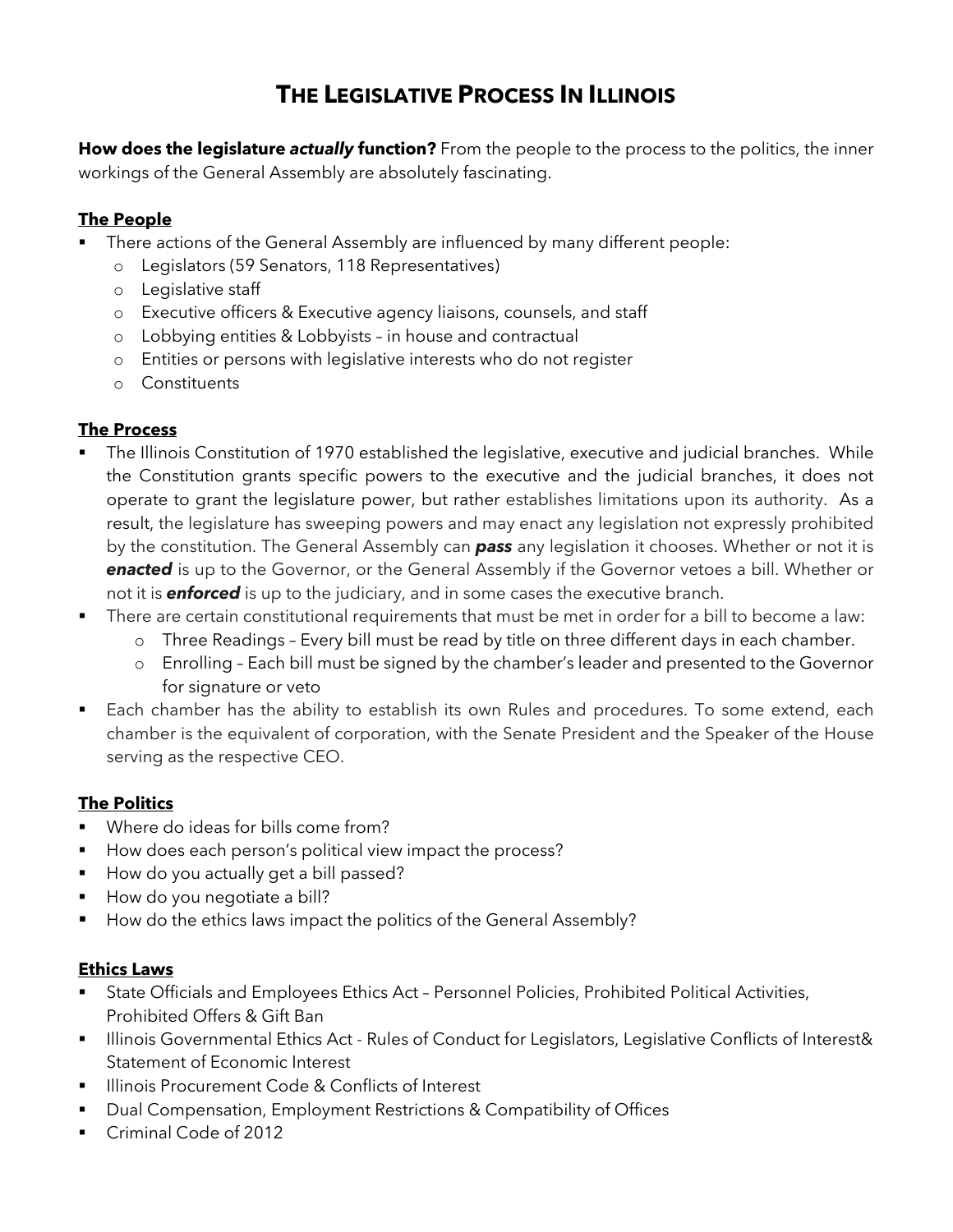

April 2016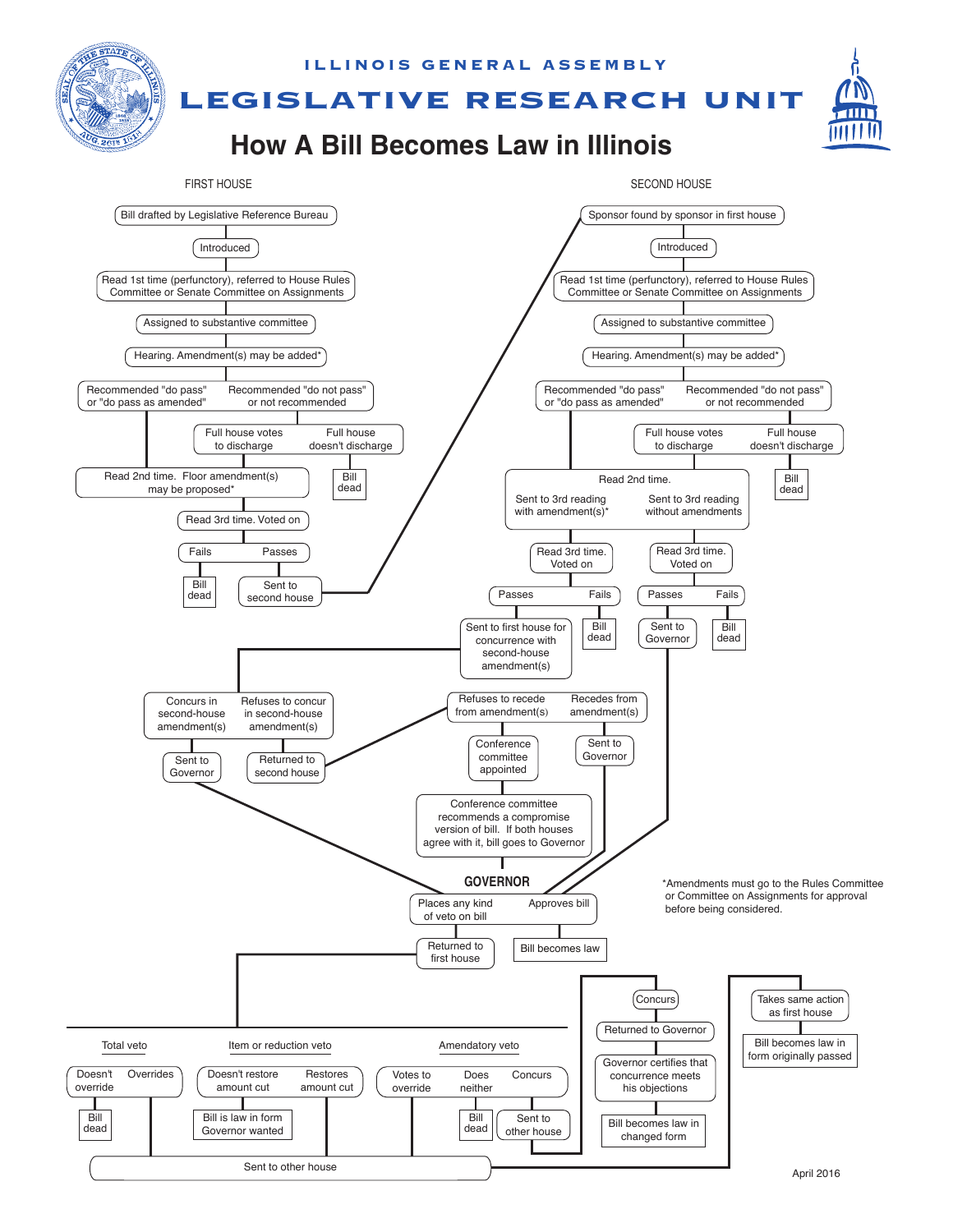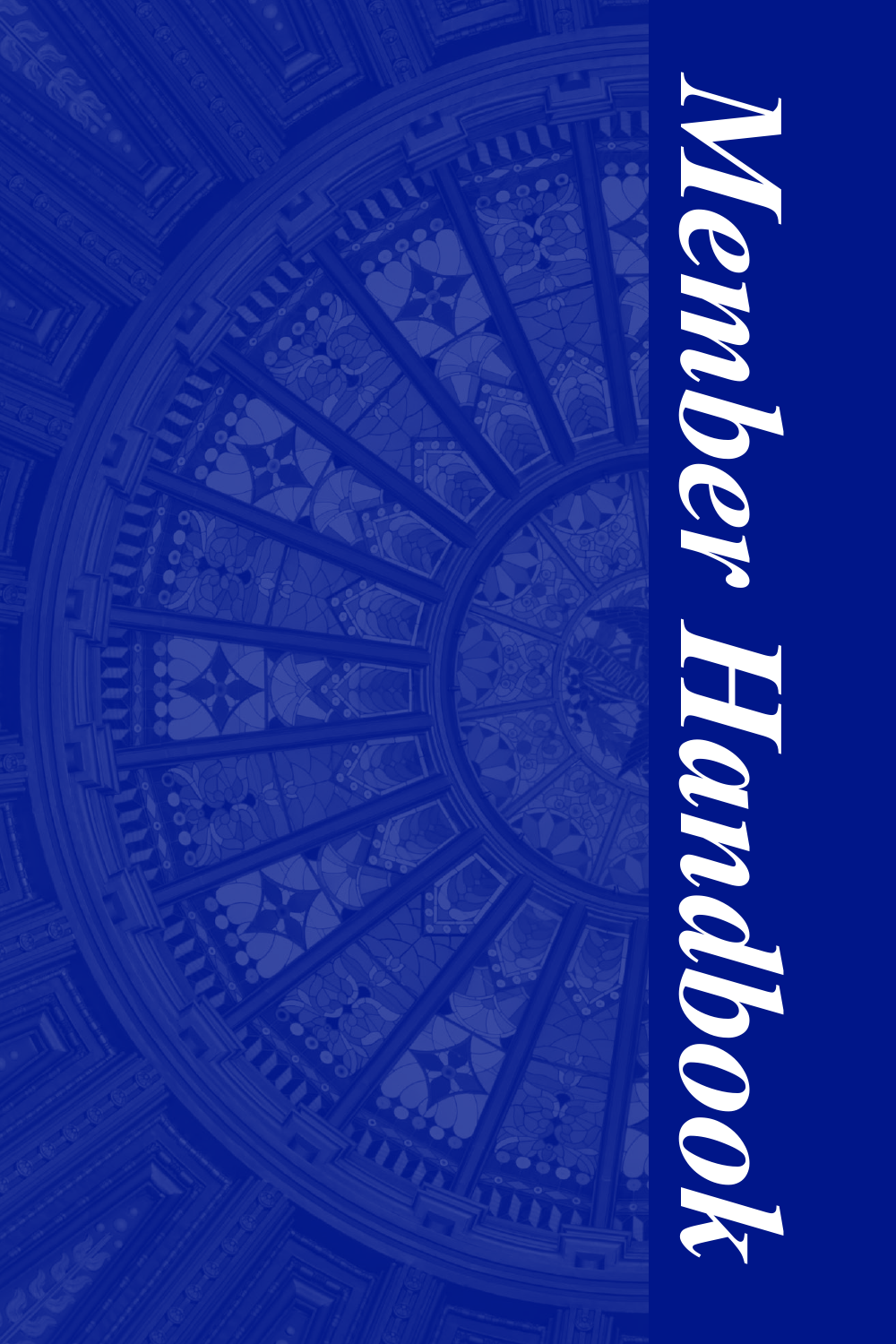# **Illinois Governmental Ethics Act**

## **Restricted Activities for Legislators**

Article 2 of the Illinois Governmental Ethics Act sets forth several additional restrictions on the activities of legislators. These restrictions must be followed in all instances and are subject to penalties.

### **Lobbying prohibition**

Legislators may not engage in lobbying if they accept compensation (apart from their legislative salaries) specifcally attributable to such lobbying. This prohibition does not apply to lobbying activities where the legislator receives no compensation in return. The Act defnes "lobbying" to include "promoting or opposing in any manner the passage by the General Assembly of any legislative matter affecting the interests of any individual, association or corporation as distinct from those of the people of the State as a whole." A violation is a Class A misdemeanor.

### **Acceptance of additional compensation**

Legislators may not accept compensation other than their regular legislative salaries for the performance of their official legislative duties. Violation of this provision is a petty offense.

#### **Representation cases**

Legislators may not accept or participate in a "representation case" before the Court of Claims or the Illinois Workers' Compensation Commission when the State of Illinois is the respondent. Violation of this provision is a Class A misdemeanor. This provision does not apply to cases before these two State agencies where the State of Illinois is not a party. The Act defnes a "representation case" as follows:

"'Representation case' means the professional representation of any person, client or principal, with or without compensation, in any matter before any State agency where the action or nonaction of the State agency involves the exercise of substantial discretion. However, the term shall not include inquiries for information or other services rendered in a legislative capacity on behalf of a constituent or other member of the public."

The prohibition is a blanket prohibition and is not limited to situations in which a legislator intends to exercise improper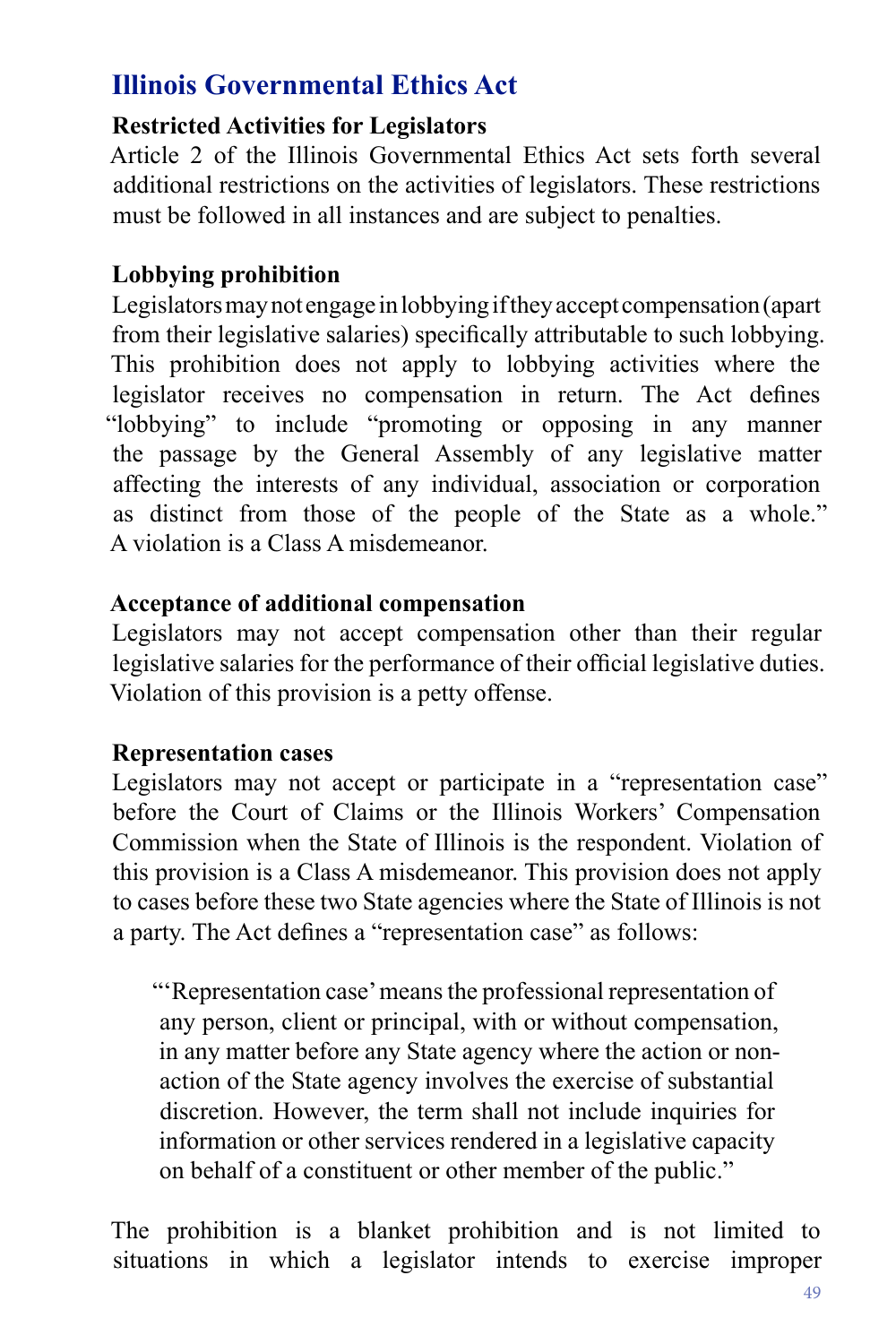infuence. Moreover, the prohibition does not prevent persons with whom a legislator has a "close economic association," such as a law frm partner or colleague, from participating in these cases unless the association is used to infuence or attempt to infuence the State agency's decision.

### **Honoraria**

Legislators may not accept any honorarium. "Honorarium" is defned as "payment of money to a member of the General Assembly for an appearance or speech, excluding any travel expenses incurred by the legislator and one relative." The term "honorarium" does not include: (1) cash payments made in a legislator's name to a nonproft or charitable organization described under Section 501(c)(3) of the Internal Revenue Code; (2) agents' fees or commissions; or (3) campaign contributions and expenditures reported under Article 9 of the Election Code. The Act does not attach a criminal penalty to violations of the honorarium prohibition, but it provides that any honorarium accepted in violation of this Section shall be surrendered to the State Treasurer and deposited in the General Revenue Fund.

# **Rules of Conduct for Legislators**

The following "rules of conduct" for legislators are contained in Part 1 of Article 3 of the Illinois Governmental Ethics Act. These "rules of conduct" must be followed in all instances but are not subject to penalties.

# **Economic opportunity**

Legislators must not accept any "economic opportunity" under circumstances where there is a substantial possibility that the opportunity is being afforded to infuence a member's conduct in the performance of official duties. Prohibited "economic opportunity" includes any type of monetary compensation to a legislator, a member or his or her family, or the legislator's campaign fund. "Economic opportunity" also includes employment or contract offers to a legislator or a member of the legislator's family. "Economic opportunity" does not include gifts. This provision is not intended to prohibit campaign contributions; however, members must be careful to avoid any implicit or explicit understandings that a contribution will infuence their positions or votes on particular issues.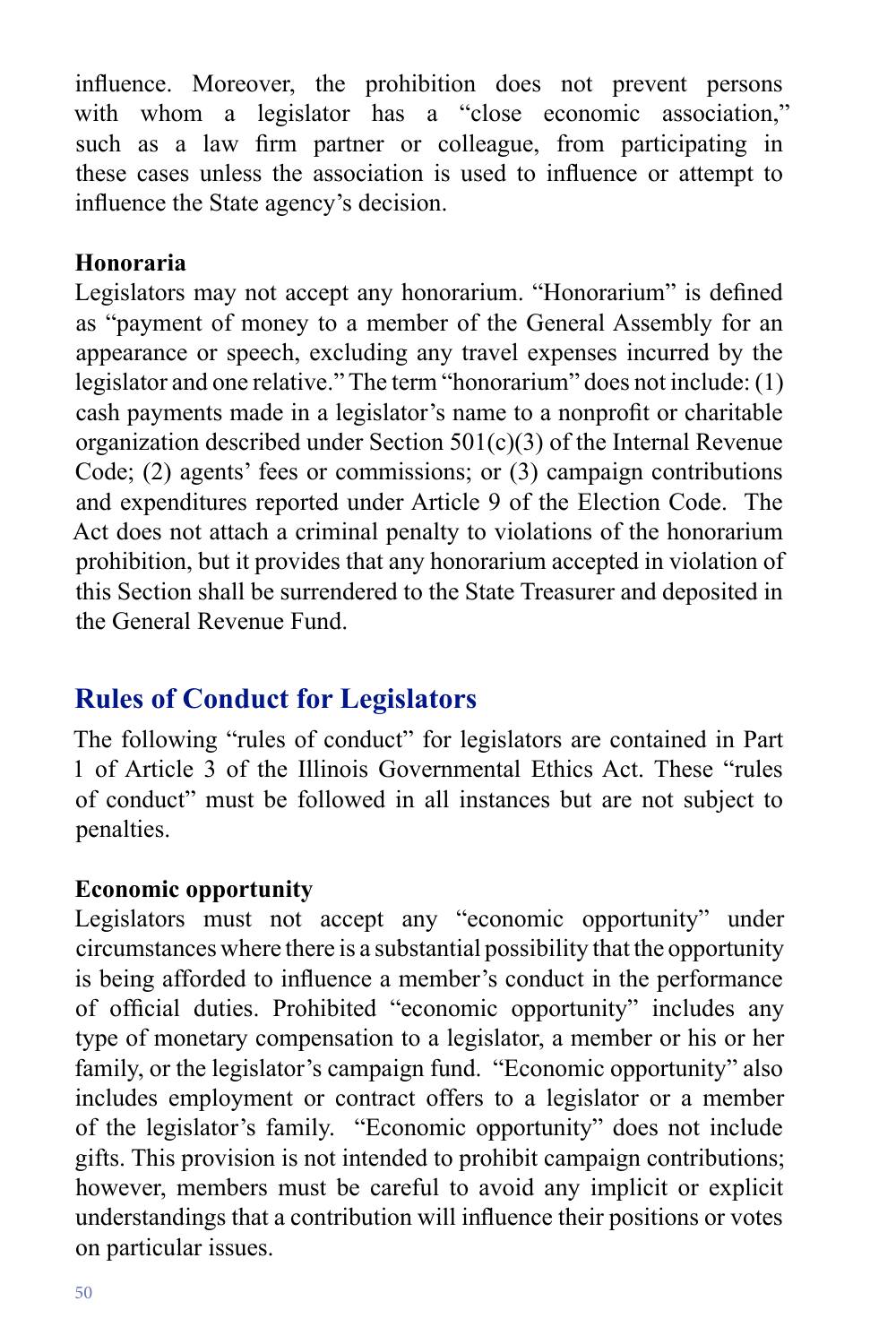# **Sale or lease of property or furnishing of services**

Legislators may not charge or accept a price, fee, compensation, or other consideration for the sale or lease of property, or furnishing of services, that is substantially in excess of the amount that the legislator would charge in the ordinary course of business.

#### **Disclosure of confdential information**

Legislators may not disclose confdential information acquired in the course of official business, in order to further either the legislator's own economic interests, or the economic interests of any other person.

#### **Acceptance of representation case**

A legislator is prohibited from accepting a "representation case" (the defnition is provided above) where there is substantial reason for him or her to believe that it is being offered with intent to obtain improper infuence over a State agency. Based on the defnition, it can be concluded that legislators are not prohibited from continuing to perform their traditional ombudsman functions of obtaining information from State agencies on behalf of constituents and representing the concerns of their constituents to the agencies. Legislators should avoid, however, representing clients in any State administrative proceeding. Further, it is prudent for legislators to avoid seeking to infuence the outcome of a pending administrative proceeding in any manner, even if they are not offcially representing a constituent before an administrative tribunal.

For purposes of this provision, a "State agency" is limited to an agency in the executive branch of State government. The prohibition thus has no bearing on the legal representation of a client before the judiciary.

#### **Improper means to infuence State agency in representation case**

Members of the General Assembly are prohibited from using improper means to infuence a representation case in which either the legislator, or a person with whom the legislator maintains a close economic association, is participating. The Act defnes "person with whom the legislator maintains a close economic association" as including a person associated with the legislator in a partnership or professional service corporation, whether as partner, officer, employee, associate, or otherwise. Accordingly, legislators should avoid any participation in an administrative proceeding in which one of their partners, associates, or employees is involved.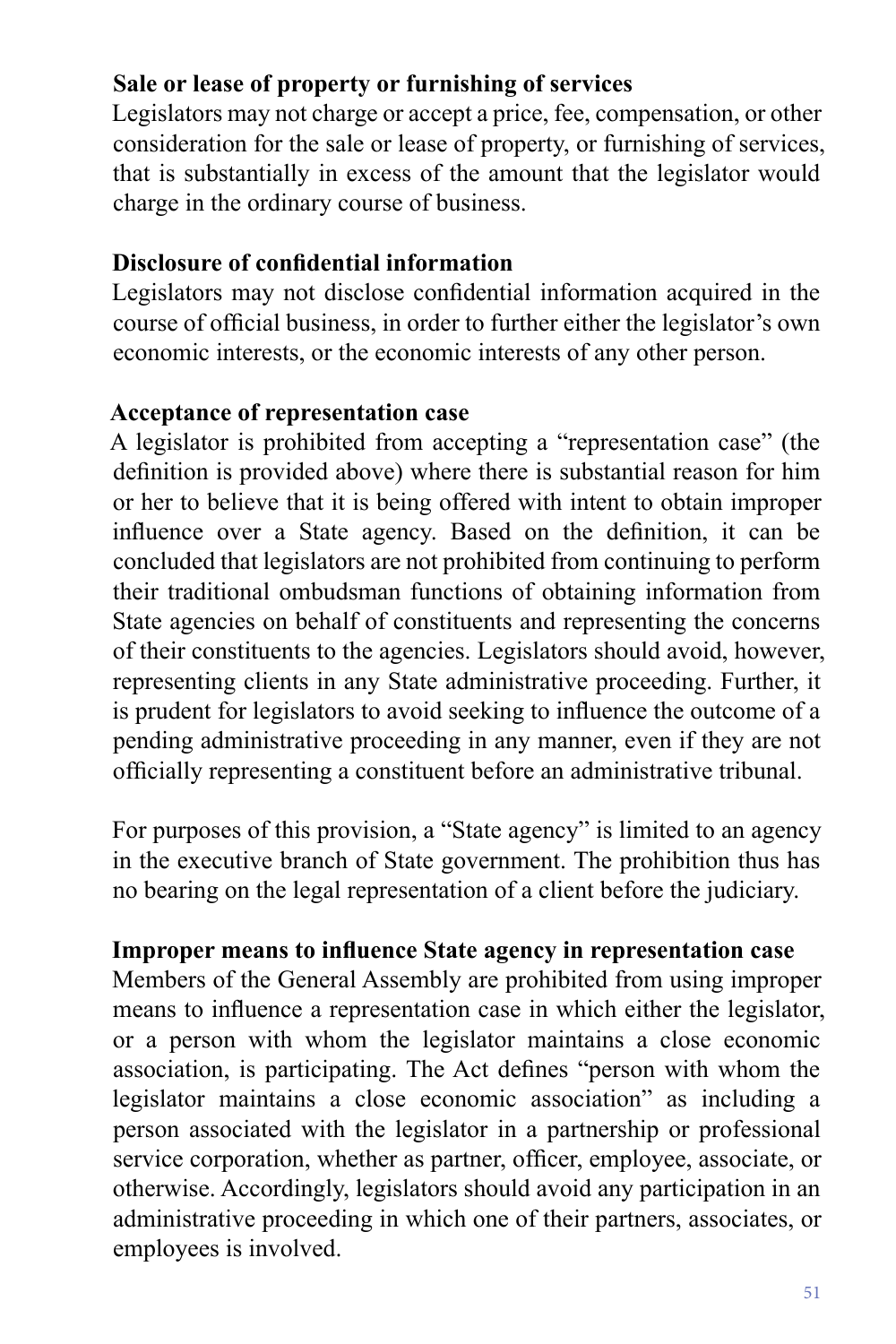# **Conduct unbecoming a legislator or breach of the public trust**

This catch-all provision prohibits legislators from "[engaging] in other conduct which is unbecoming to a legislator or which constitutes a breach of the public trust." There exist no defnitions of the types of conduct that are prohibited.

## **Penalties**

The Illinois Governmental Ethics Act does not specify penalties for violation of the above provisions.

# **Legislative Conficts of Interest**

Part 2 of Article 3 of the Illinois Governmental Ethics Act, entitled Ethical Principles for Legislators," sets out guidelines for legislators in dealing with conficts of interest. These principles are advisory and not subject to any penalties.

This part of the Act anticipates that a legislator is confronted with having to take "official action on a legislative matter as to which he has a conflict situation created by a personal, family, or client legislative interest." In those circumstances, the guidelines advise that legislators should "consider the possibility of eliminating the confict situation….[and] if that is not feasible, he should consider the possibility of abstaining from such official action."

Nowhere does the Act direct a legislator to abstain from voting in a confict situation or indicate that a failure to abstain from voting constitutes an ethical violation. Given the fundamental constitutional structure of Illinois government, the Act cannot issue mandates to legislators as to the proper way to vote. As representatives of an independent branch of government, legislators always retain complete voting discretion.

Section 3-203 of the Act specifcally contemplates that legislators may vote on legislation despite the existence of a potential confict of interest. This Section advises that:

"When, despite the existence of a confict situation, a legislator chooses to take offcial action on a matter, he should serve the public interest, and not the interest of any person."